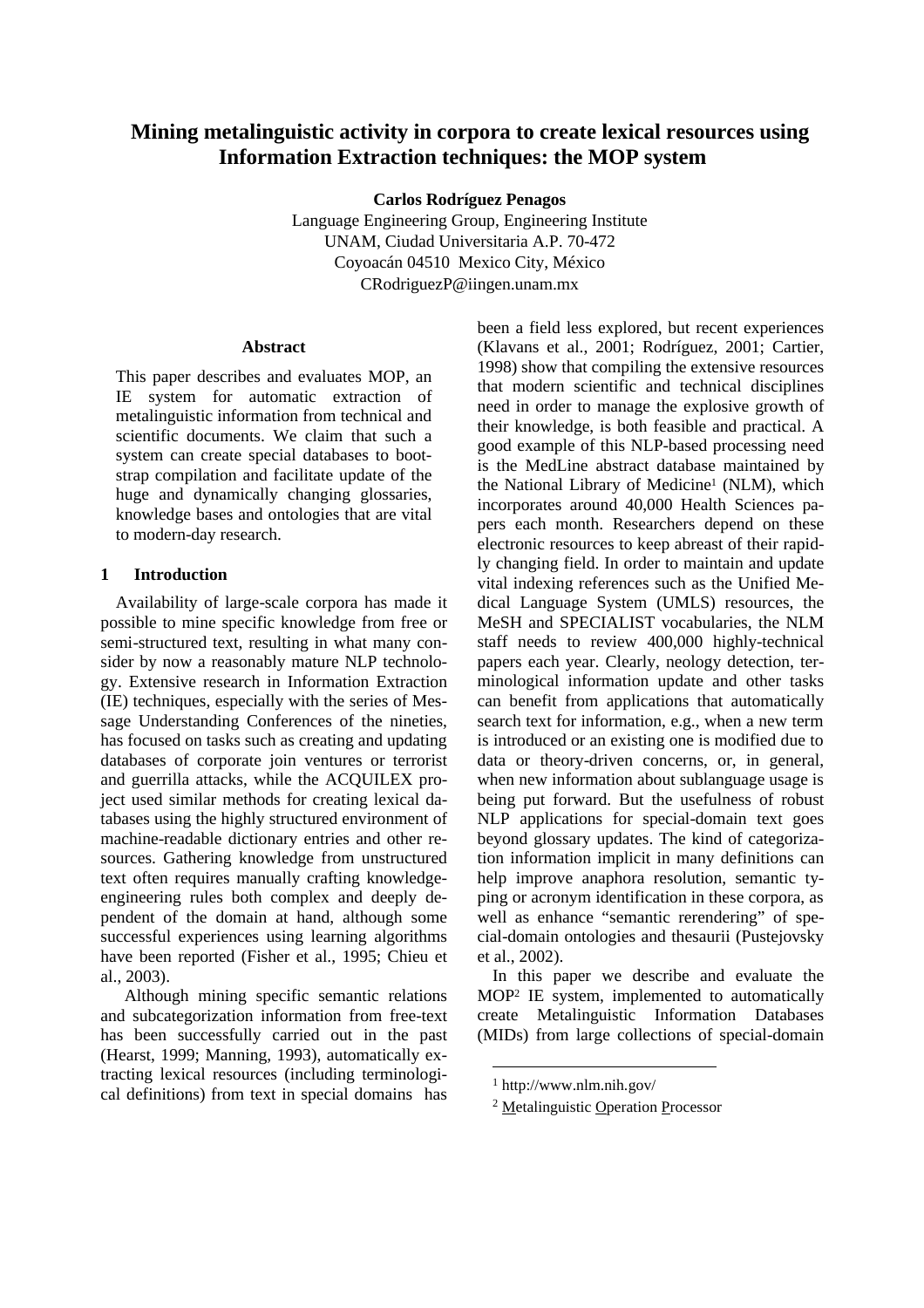research papers. Section 2 will lay out the theory, methodology and the empirical research grounding the application, while Section 3 will describe the first phase of the MOP tasks: accurate location of good candidate metalinguistic sentences for further processing. We experimented both with manually coded rules and with learning algorithms for this task. Section 4 focuses on the problem of identifying and organizing into a useful database structure the different linguistic constituents of the candidate predications, a phase similar to what are known in the IE literature as Named-Entity recognition, Element and Scenario template fill-up tasks. Finally, Section 5 discusses results and problems of our experiments, as well as future lines of research.

# **2 Metalanguage and term evolution in scientific disciplines**

#### **2.1 Explicit Metalinguistic Operations**

Preliminary empirical work to explore how researchers modify the terminological framework of their highly complex conceptual systems, included manual review of a corpus of 19 sociology articles (138,183 words) published in various British, American and Canadian academic journals with strict peer-review policies. We look at how term manipulation was done as well as how metalinguistic activity was signaled in text, both by lexical and paralinguistic means. Some of the indicators found included verbs and verbal phrases like *called*, *known as*, *defined as*, *termed*, *coined*, *dubbed*, and descriptors such as *term* and *word*. Other non-lexical markers included quotation marks, apposition and text formatting.

A collection of potential metalinguistic patterns identified in the exploratory Sociology corpus was expanded (using other verbal tenses and forms) to 116 queries sent to the scientific and learned domains of the British National Corpus. The resulting 10,937 sentences were manually classified as metalinguistic or otherwise, with 5,407 (49.6% of total) found to be truly metalinguistic sentences. The presence of three components described below (*autonym, informative segment and markers/operators*) was the criteria for classification. Reliability of human subjects for this task has not been reported in the literature, and was not evaluated in our experiments.

Careful analysis of this extensive corpus presented some interesting facts about what we have termed "Explicit Metalinguistic Operations" (or EMOs) in specialized discourse:

A) EMOs usually do not follow the *genusdifferentia* scheme of aristotelian definitions, nor conform to the rigid and artificial structure of dictionary entries. More often than not, specific information about language use and term definition is provided by sentences such as: (1) This means that they ingest oxygen from the air via fine hollow tubes, known as tracheae, in which the term *trachea* is linked to the description *fine hollow tubes* in the context of a globally nonmetalinguistic sentence. Partial and heterogeneous information, rather that a complete definition, are much more common.

B) Introduction of metalinguistic information in discourse is highly regular, regardless of the specific domain. This can be credited to the fact that the writer needs to mark these sentences for special processing by the reader, as they dissect across two different semiotic levels: a metalanguage and its *object* language, to use the terminology of logic where these concepts originate.<sup>3</sup> Its constitutive markedness means that most of the times these sentences will have at least two indicators present, for example a verb and a descriptor, or quotation marks, or even have preceding sentences that announce them in some way. These formal and cognitive properties of EMOs facilitate the task of locating them accurately in text.

C) EMOs can be further analyzed into 3 distinct components, each with its own properties and linguistic realizations:

i) An **autonym** *(see note 3)*: One or more selfreferential lexical items that are the logical or grammatical subject of a predication that needs not be a complete grammatical sentence.

<sup>&</sup>lt;sup>3</sup> At a very basic semiotic level natural language has to be split (at least methodologically) into two distinct systems that share the same rules and elements: a metalanguage, which is a language that is used to talk about another one, and an object language, which in turn can refer to and describe objects in the mind or in the physical world. The two are isomorphic and this accounts for reflexivity, the property of referring to itself, as when linguistic items are mentioned instead of being used normally in an utterance. Rey-Debove (1978) and Carnap (1934) call this condition *autonymy*.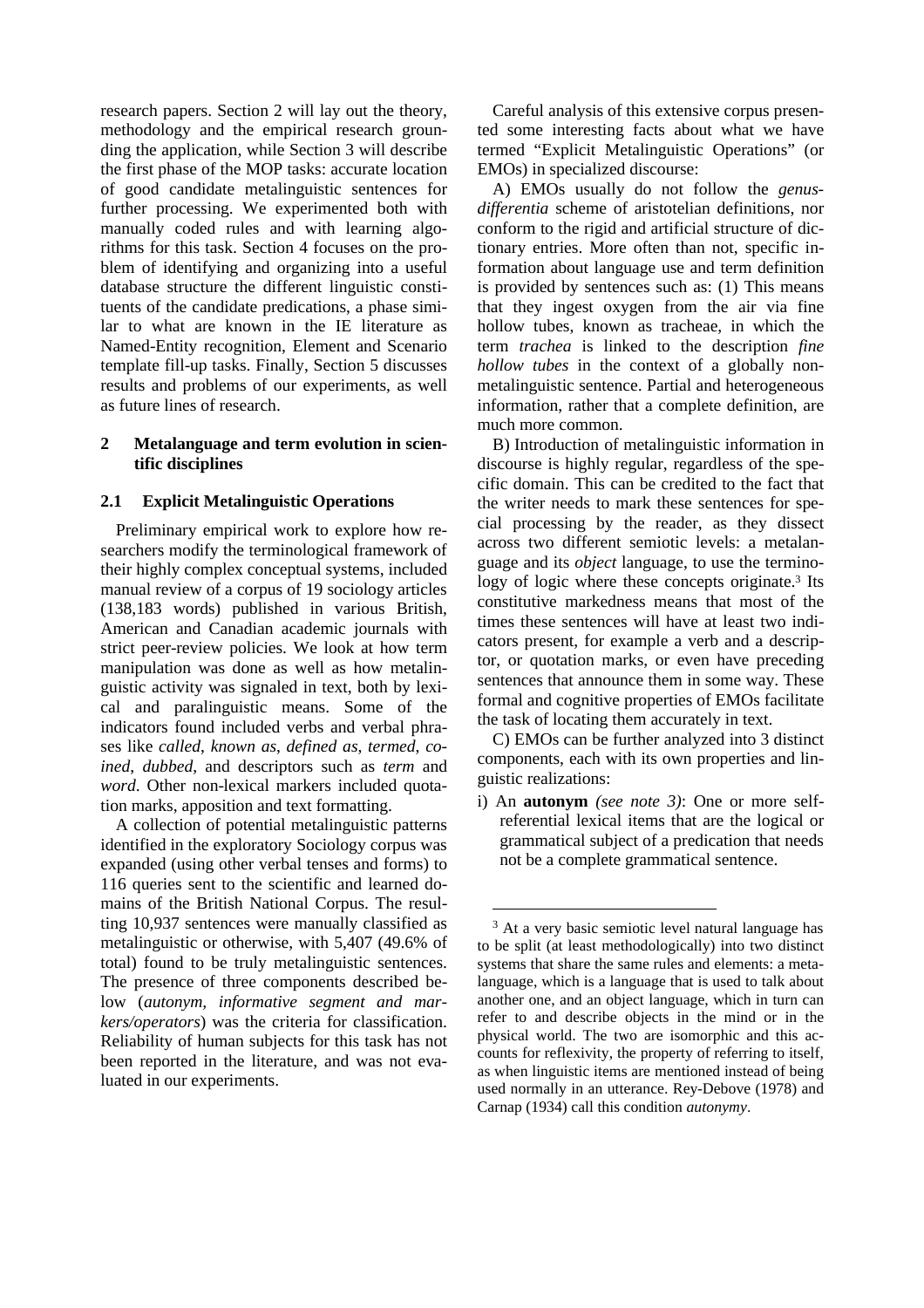- ii) An **informative segment**: a contribution of relevant information about the meaning, status, coding or interpretation of a linguistic unit. Informative segments constitute what we state about the autonymical element.
- iii) **Markers/Operators:** Elements used to mark or made prominent whole discourse operation, on account of its non-referential, metalinguistic nature. They are usually lexical, typographic or pragmatic elements that articulate autonyms and informative segments into a predication.

Thus, in a sentence such as (2), the [autonym] is marked in square brackets, the {informational segment} in curly brackets and the <markeroperators> in angular brackets:

(2) {The bit sequences representing quanta of knowledge} <will be called ">[Kenes]<">, {a neologism intentionally similar to 'genes'}.

## **2.2 Defaults, knowledge and knowledge of language**

The 5,400 metalinguistic sentences from our BNC-based test corpus (henceforth, the EMO corpus) reflect an important aspect of scientific sublanguages, and of the scientific enterprise in general. Whenever scientists and scholars advance the state of the art of a discipline, the language they use has to evolve and change, and this buildup is carried out under metalinguistic control. Previous knowledge is transformed into new scientific common ground and ontological commitments are introduced and defended when semantic reference is established. That is why when we want to structure and acquire new knowledge we have to go through a resource-costly cognitive process that integrates, within coherent conceptual structures, a considerable amount of new and very complex lexical items and terms.

It has to be pointed out that non-specialized language is not abundant<sup>4</sup> in these kinds of metalinguistic exchanges because (unless in the context of language acquisition) we usually rely on a lexical competence that, although subsequently modified and enhanced, reaches the plateau of a generalized lexicon relatively early in our adult life. Technical terms can be thought of as semantic anomalies, in the sense that they are *ad hoc*

 $\overline{a}$ 

constructs strongly bounded to a model, a domain or a context, and are not, by definition, part of the far larger linguistic competence from a first native language. The information provided by EMOs is not usually inferable from previous one available to the speaker's community or expert group, and does not depend on general language competence by itself, but nevertheless is judged important and relevant enough to warrant the additional processing effort involved.

Conventional resources like lexicons and dictionaries compile established meaning definitions. They can be seen as repositories of the default, core lexical information of words or terms used by a community (that is, the information available to an average, idealized speaker). A Metalinguistic Information Database (MID), on the other hand, compiles the real-time data provided by metalanguage analysis of leading-edge research papers, and can be conceptualized as an anti-dictionary: a listing of exceptions, special contexts and specific usage, of instances where meaning, value or pragmatic conditions have been spotlighted by discourse for cognitive reasons. The non-default and highly relevant information from MIDs could provide the material for new interpretation rules in reasoning applications, when inferences won't succeed because the states of the lexicoconceptual system have changed. When interpreting text, regular lexical information is applied by default under normal conditions, but more specific pragmatic or discursive information can override it if necessary, or if context demands so (Lascarides & Copestake, 1995). A neologism or a word in an unexpected technical sense could stump a NLP system that assumes it will be able to use default information from a machine-readable dictionary.

# **3 Locating metalinguistic information in text: two approaches**

When implementingan IE application to mine metalinguistic information from text, the first issue to tackle is how to obtain a reliable set of candidate sentences from free text for input into the next phases of extraction. From our initial corpus analysis we selected 44 patterns that showed the best reliability for being EMO indicators. We start our processing<sup>5</sup> by tokenizing text, which then is

 $\overline{a}$ 

<sup>4</sup> Our study shows that they represent between 1 and 6% of all sentences across different domains.

<sup>5</sup> Our implementation is Python-based, using the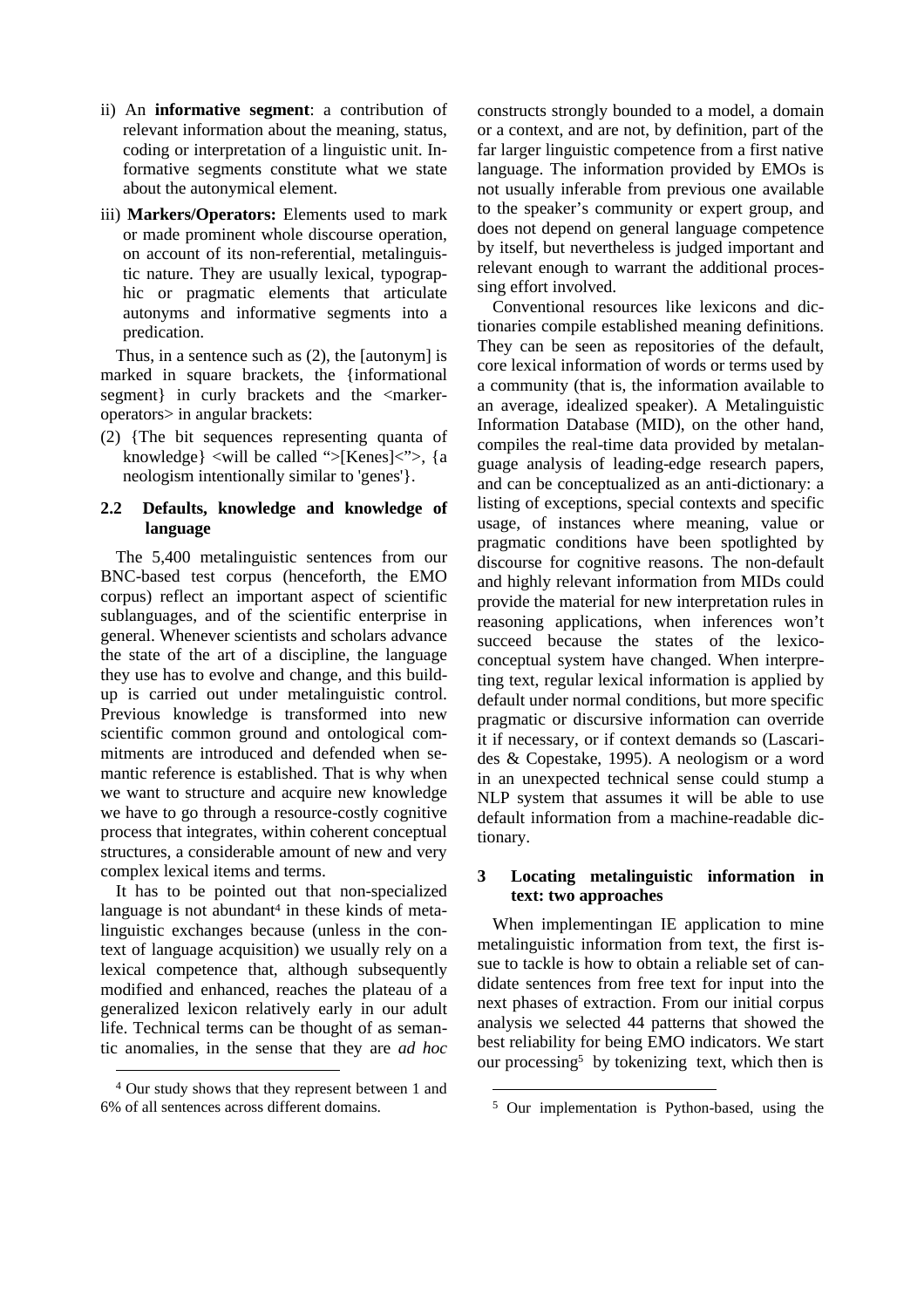run through a cascade of finite-state devices based on identification patterns that extract a candidate set for filtering. Our filtering strategies in effect distinguish between useful results such as (3) from non-metalinguistic instances like (4):

- (3) Since the shame that was elicited by the coding procedure was seldom explicitly mentioned by the patient or the therapist, Lewis **called** it unacknowledged shame.
- (4) It was Lewis (1971;1976) who **called** attention to emotional elements in what until then had been construed as a perceptual phenomenon .

 For this task, we experimented with two strategies: First, we used corpus-based collocations to discard non-metalinguistic instances, for example the presence of *attention* in sentence (4) next to the marker *called*. Since immediate co-text seems important for this classification task, we also implemented learning algorithms that were trained on a subset from our EMO corpus, using as vectors either POS tags or word forms, at 1, 2, and 3 positions adjacent before and after our markers. These approaches are representative of wider paradigmatic approaches to NLP: symbolic and statistic techniques, each with their own advantages and limitations. Our evaluations of the MOP system are based on test runs over 3 document sets: a) our original exploratory corpus of sociology research papers [5581 sentences, 243 EMOs]; b) an online histology textbook [5146 sentences, 69 EMOs] ; and c) a small sample from the MedLine abstract database [1403 sentences, 10 EMOs].

Using collocational information, our first approach fared very well, presenting good precision numbers, but not so encouraging recall. The sociology corpus, for example, gave 0.94 precision (P) and 0.68 recall (R), while the histology one presented 0.9 P and 0.5 R. These low recall numbers reflect the fact that we only selected a subset of the most reliable and common metalinguistic patterns, and our list is not exhaustive. Example (5) shows one kind of metalinguistic sentence (with a copulative structure) attested in corpora,

 $\overline{a}$ 

but that the system does not attempt to extract or process:

(5) "Intercursive" power , on the other hand , is power in Weber's sense of constraint by an actor or group of actors over others.

In order to better compare our two strategies, we decided to also zoom in on a more limited subset of verb forms for extraction (namely, *calls, called, call*), which presented ratios of metalinguistic relevance in our MOP corpus, ranging from 100% positives (for the pattern *so called + quotation marks*) to 77% (*called,* by itself) to 31% (*call*). Restricted to these verbs, our metrics show precision and recall rates of around 0.97, and an overall F-measure of 0.97. 6 Of 5581 sentences (96 of which were metalinguistic sentences signaled by our cluster of verbs), 83 were extracted, with 13 (or 15.6% of candidates) filtered-out by collocations.

For our learning experiments (an approach we have called contextual feature language models), we selected two well-known algorithms that showed promise for this classification task.<sup>7</sup> The naive Bayes (NB) algorithm estimates the conditional probability of a set of features given a label, using the product of the probabilities of the individual features given that label. The Maximum Entropy model establishes a probability distribution that favors entropy, or uniformity, subject to the constraints encoded in the feature-label correlation. When training our ME classifiers, Generalized (GISMax) and Improved Iterative Scaling (IIS-Max) algorithms are used to estimate the optimal maximum entropy of a feature set, given a corpus.

1,371 training sentences were converted into labeled vectors, for example using 3 positions and POS tags: ('VB WP NNP', 'calls', 'DT NN NN') /'YES'@[102]. The different number of positions considered to the left and right of the markers in our training corpus, as well as the nature of the features selected (there are many more word-types than POS tags) ensured that our 3-part vector introduced a wide range of features against our 2 possible YES-NO labels for processing by our algorithms. Although our test runs using only collocations showed initially that structural regulari-

NLTK toolkit (nltk.sf.net) developed by E. Loper and S. Byrd at the University of Pennsylvania, although we have replaced stochastic POS taggers with an implementation of the Brill algorithm by Hugo Liu at MIT. Our output files follow XML standards to ensure transparency, portability and accessibility

<sup>6</sup> With a ß factor of 1.0, and within the sociology document set

<sup>7</sup> *see* Ratnaparkhi (1997) and Berger et al. (1996) for a formal description of these algorithms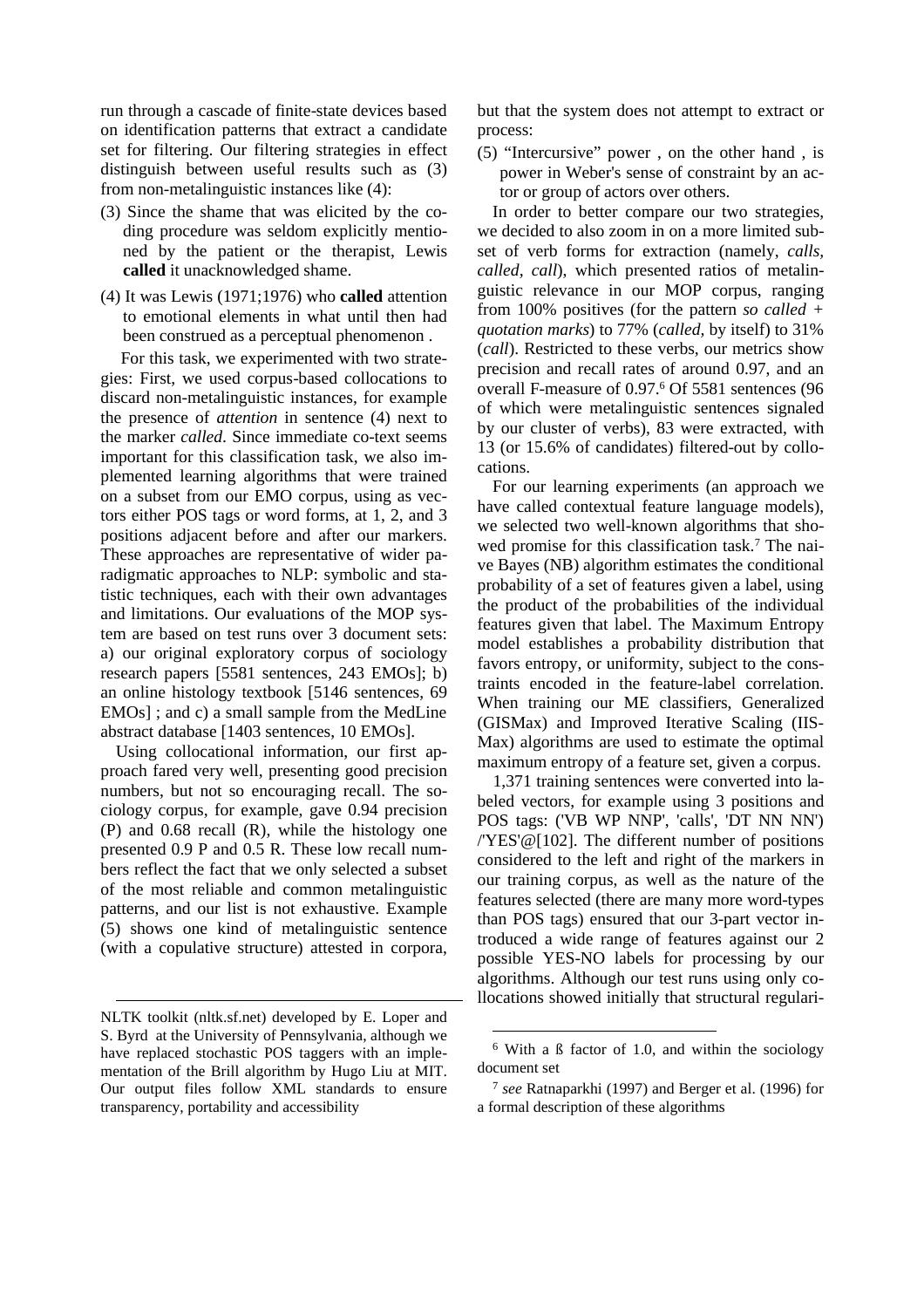ties would perform well, both with our restricted lemma cluster and with our wider set of verbs and markers, our intuitions about improvement with more features (more positions to the right of left of the markers) or a more controlled and grammatically restricted environment (a finite set of surrounding POS tags), turned out to be overly optimistic. Nevertheless, stochastic approaches that used short range features did perform very well, in line with the hand-coded approach.

The results of the different algorithms, restricted to the lexeme *call*, are presented in Table 1, while Figures 1 and 2 present best results in the learning experiments for the complete set of patterns used in the collocation approach, over two of our evaluation corpora.

| <b>Type</b>   | <b>Positions</b> | Tags/<br>Words | <b>Features</b> | Accuracy | <b>Precision</b> | Recall |
|---------------|------------------|----------------|-----------------|----------|------------------|--------|
| <b>GISMax</b> | 1                | W              | 1254            | 0.97     | 0.96             | 0.98   |
| <b>IISMax</b> | 1                | T              | 136             | 0.95     | 0.96             | 0.94   |
| <b>IISMax</b> | 1                | W              | 1252            | 0.92     | 0.97             | 0.9    |
| <b>GISMax</b> | 1                | T              | 138             | 0.91     | 0.9              | 0.96   |
| <b>GISMax</b> | $\overline{2}$   | T              | 796             | 0.88     | 0.93             | 0.92   |
| <b>IISMax</b> | $\overline{c}$   | T              | 794             | 0.86     | 0.95             | 0.89   |
| <b>IISMax</b> | 3                | W              | 4290            | 0.87     | 0.85             | 0.98   |
| <b>GISMax</b> | 3                | W              | 4292            | 0.87     | 0.85             | 0.98   |
| <b>IISMax</b> | $\overline{c}$   | W              | 3186            | 0.86     | 0.87             | 0.95   |
| <b>GISMax</b> | $\overline{c}$   | W              | 3188            | 0.86     | 0.87             | 0.95   |
| <b>NB</b>     | 1                | T              | 136             | 0.88     | 0.97             | 0.84   |
| <b>NB</b>     | $\overline{c}$   | T              | 794             | 0.87     | 0.96             | 0.84   |
| <b>NB</b>     | 3                | W              | 4290            | 0.73     | 0.86             | 0.77   |

Table 1. Best metrics for "call" lexeme sorted by F-measure and classifier accuracy



**Figure 1. Best metrics for Sociology corpus**

**Figure 2. Best metrics for Histology corpus**



filtering algorithms. 8

Both Knowledge-Engineering and supervised learning approaches can be adequate for extraction of metalinguistic sentences, although learning algorithms can be helpful when procedural rules have not been compiled; they also allow easier transport of systems to new thematic domains. We plan further research into stochastic approaches to fine tune them for the task.

One issue that merits special attention is why some of the algorithms and features work well with one corpus, but not so well with another. This fact is in line with observations in Nigam et al. (1999) that naive Bayes and Maximum Entropy do not show fundamental baseline superiorities, but are dependent on other factors. A hybrid approach that combines hand-crafted collocations with classifiers customized to each pattern's behavior and morpho-syntactic contexts in corpora might offer better results in future experiments.

# **4 Processing EMOs to compile metalinguistic information databases**

Once we have extracted candidate EMOs, the MOP system conforms to a general processing architecture shown in Figure 3. POS tagging is followed by shallow parsing that attempts limited PP-attachment. The resulting chunks are then tagged semantically as Autonyms, Agents, Markers, Anaphoric elements or simply as Noun Chunks,

<sup>8</sup> Legend: P: Precision; R: Recall; F: F-Measure. NB: naïve Bayes; IIS: Maximum Entropy trained with Improved Iterative Scaling; GIS: Maximum Entropy trained with Generalized Iterative Scaling. (Positions/Feature type)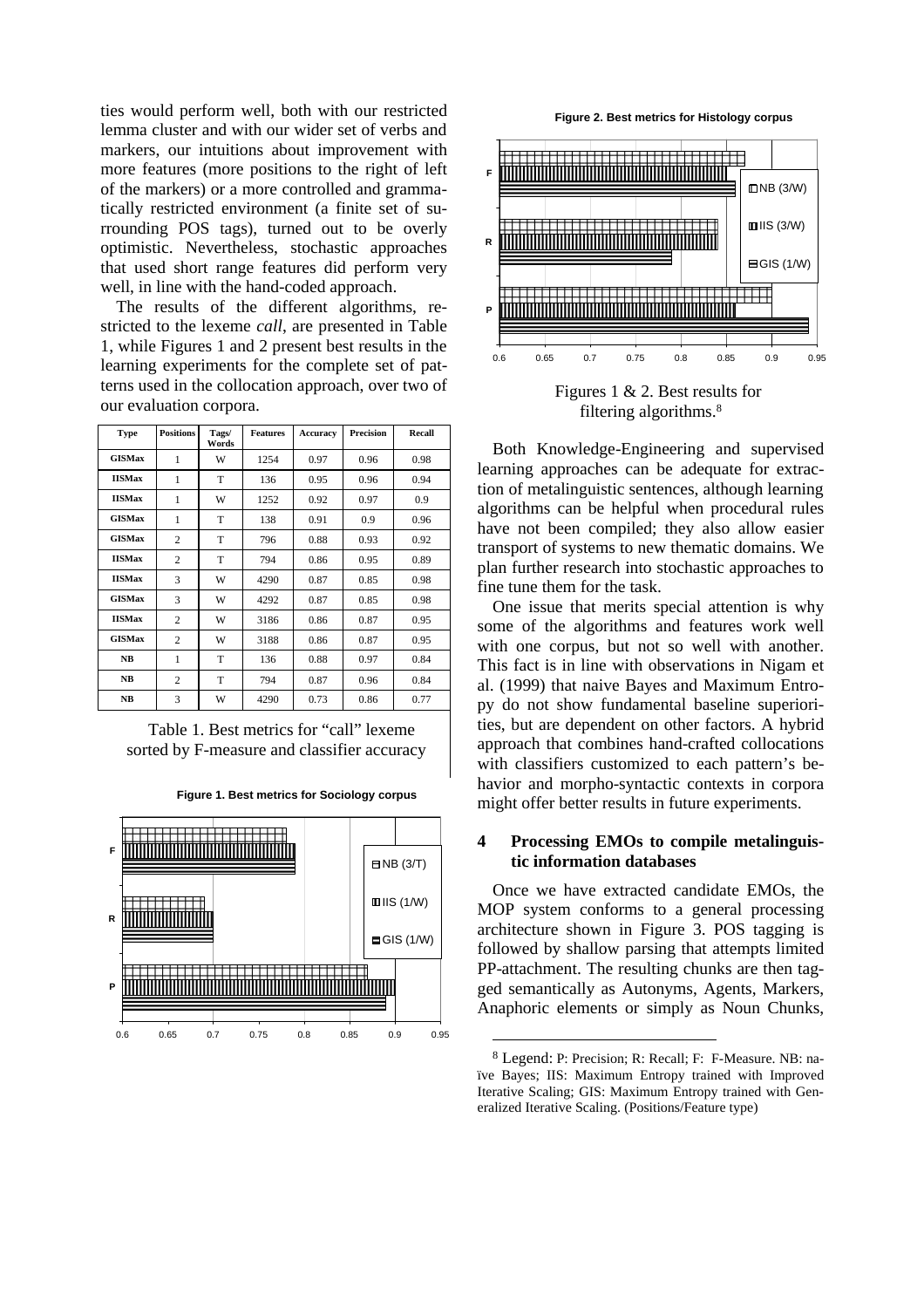using heuristics based on syntactic, pragmatic and argument structure observation of the extraction patterns.

Next, a predicate processing phase selects the most likely surface realization of informational segments, autonyms and makers-operators, and proceeds to fill the templates in our databases. This was done by following different processing routes customized for each pattern using corpus analysis as well as FrameNet data from *Name conferral* and *Name bearing* frames to establish relevant arguments and linguistic realizations.



Figure 3. MOP Architecture

As mentioned earlier, informational segments present many realizations that distance them from the clarity, completeness and conciseness of lexicographic entries. In fact, they may show up as full-fledged clauses (6), as inter- or intrasentential anaphoric elements (7 and 8, the first one a relative clause), supply a categorization descriptor (9), or even (10) restrict themselves semantically to what we could call a sententiallyunrealized "existential variable" (with logical form x) indicating only that certain discourse entity is being introduced.

- (6) In 1965 the term soliton was coined *to describe waves with this remarkable behaviour*.
- (7) This leap brings cultural citizenship in line with *what* has been called the politics of citizenship .
- (8) *They* are called "endothermic compounds."
- (9) One of the most enduring aspects of all social

theories are *those conceptual entities* known as structures or groups.

(10) A  $\bar{x}$  so called cell-type-specific TF can be used by closely related cells, e.g., in erythrocytes and megakaryocytes.

We have not included an anaphora-resolution module in our present system, so that instances 7, 8 and 10 will only display in the output as unresolved surface element or as existential variable place-holders,<sup>9</sup> but these issues will be explored in future versions of the system. Nevertheless, much more common occurrences as in (11) and (12) are enough to create MIDs quite useful for lexicographers and for NLP lexical resources.

- (11) The Jovian *magnetic field exerts an influence out to near a surface,* called the "magnetopause".
- (12) Here we report the discovery of *a soluble decoy receptor*, termed decoy receptor 3 (DcR3)...

The correct database entry for example 12 is presented in Table 4.

| Reference:  | MedLine sample #6         |  |  |  |
|-------------|---------------------------|--|--|--|
| Autonym:    | $decoy$ receptor 3 (DcR3) |  |  |  |
| Information | a soluble decoy receptor  |  |  |  |
| Markers/    | termed                    |  |  |  |
| Operators:  |                           |  |  |  |

#### Table 4. Sample entry of MID

The final processing stage presents metrics shown in Figure 4, using a ß factor of 1.0 to estimate F-measures. To better reflect overall performance in all template slots, we introduced a threshold of similarity of 65% for comparison between a golden standard slot entry and the one provided by the application. Thus, if the autonym or the informational segment is at least 2/3 of the correct response, it is counted as a positive, in many cases leveling the field for the expected errors in the prepositional phrase- or acronymattachment algorithms, but accounting for a (basically) correct selection of superficial sentence segments.

 $\overline{a}$ 

<sup>&</sup>lt;sup>9</sup> For sentence (8) the system would retrieve a previous sentence: ("A few have *positive enthalpies of formation*"). to define "endothermic compounds".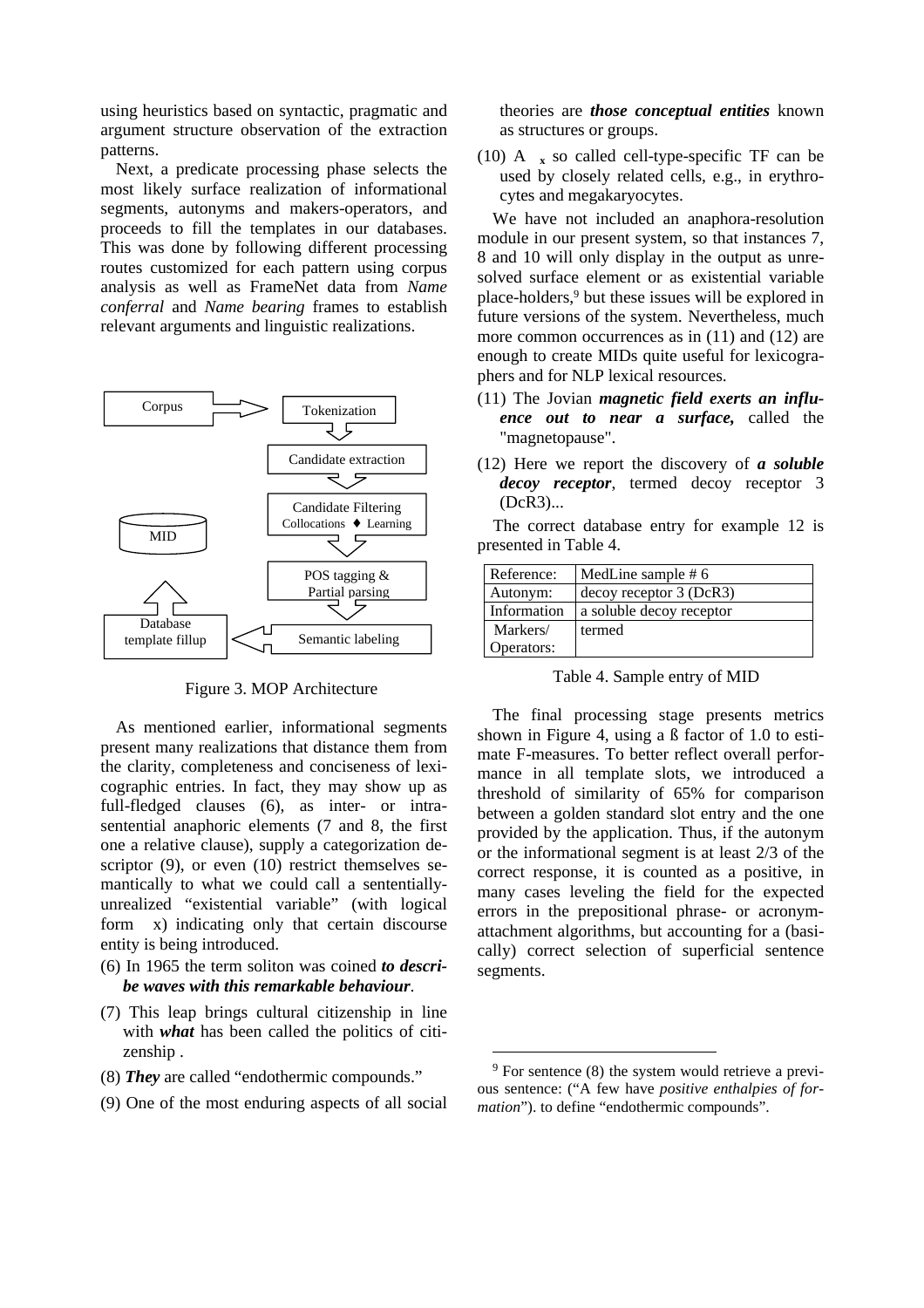

#### **5 Results, comparisons and discussion**

The DEFINDER system (Klavans et al, 2001) at Columbia University is, to my knowledge, the only one fully comparable with MOP, both in scope and goals, but some basic differences between them exist. First, DEFINDER examines user-oriented documents that are bound to contain fully-developed definitions for the layman, as the general goal of the PERSIVAL project is to present medical information to patients in a less technical language than the one of reference literature. MOP focuses on leading-edge research papers that present the less predictable informational templates of highly technical language. Secondly, by the very nature of DEFINDER's goals their qualitative evaluation criteria include readability, usefulness and completeness as judged by lay subjects, criteria which we have not adopted here. Neither have we determined coverage against existing online dictionaries, as they have done. Taking into account the above-mentioned differences between the two systems' methods and goals, MOP compares well with the 0.8 Precision and 0.75 Recall of DEFINDER. While the resulting MOP "definitions" generally do not present high readability or completeness, these informational segments are not meant to be read by laymen, but used by domain lexicographers reviewing existing glossaries for neological change, or, for example, in machine-readable form by applications that attempt automatic categorization for semantic rerendering of an expert ontology, since definitional contexts provide sortal information as a natural part of the

process of precisely situating a term or concept against the meaning network of interrelated lexical items. The Metalinguistic Information Databases in their present form are not, in full justice, lexical knowledge bases comparable with the highly-structured and sophisticated resources that use inheritance and typed features, like LKB (Copestake et al., 1993). MIDs are semi-structured resources (midway between raw corpora and structured lexical bases) that can be further processed to convert them into usable data sources, along the lines suggested by Vossen and Copestake (1993) for the syntactic kernels of lexicographic definitions, or by Pustejovsky et al. (2002) using corpus analytics to increase the semantic type coverage of the NLM UMLS ontology. Another interesting possibility is to use a dynamically-updated MID to trace the conceptual and terminological evolution of a discipline.

We believe that low recall rates in our tests are in part due to the fact that we are dealing with the wider realm of metalinguistic information, as opposed to structured definitional sentences that have been distilled by an expert for consumeroriented documents. We have opted in favor of exploiting less standardized, non-default metalinguistic information that is being put forward in text because it can't be assumed to be part of the collective expert-domain competence (Section 2.1). In doing so, we have exposed our system to the less predictable and highly charged lexical environment of leading-edge research literature, the cauldron where knowledge and terminological systems are forged in real time, and where scienti